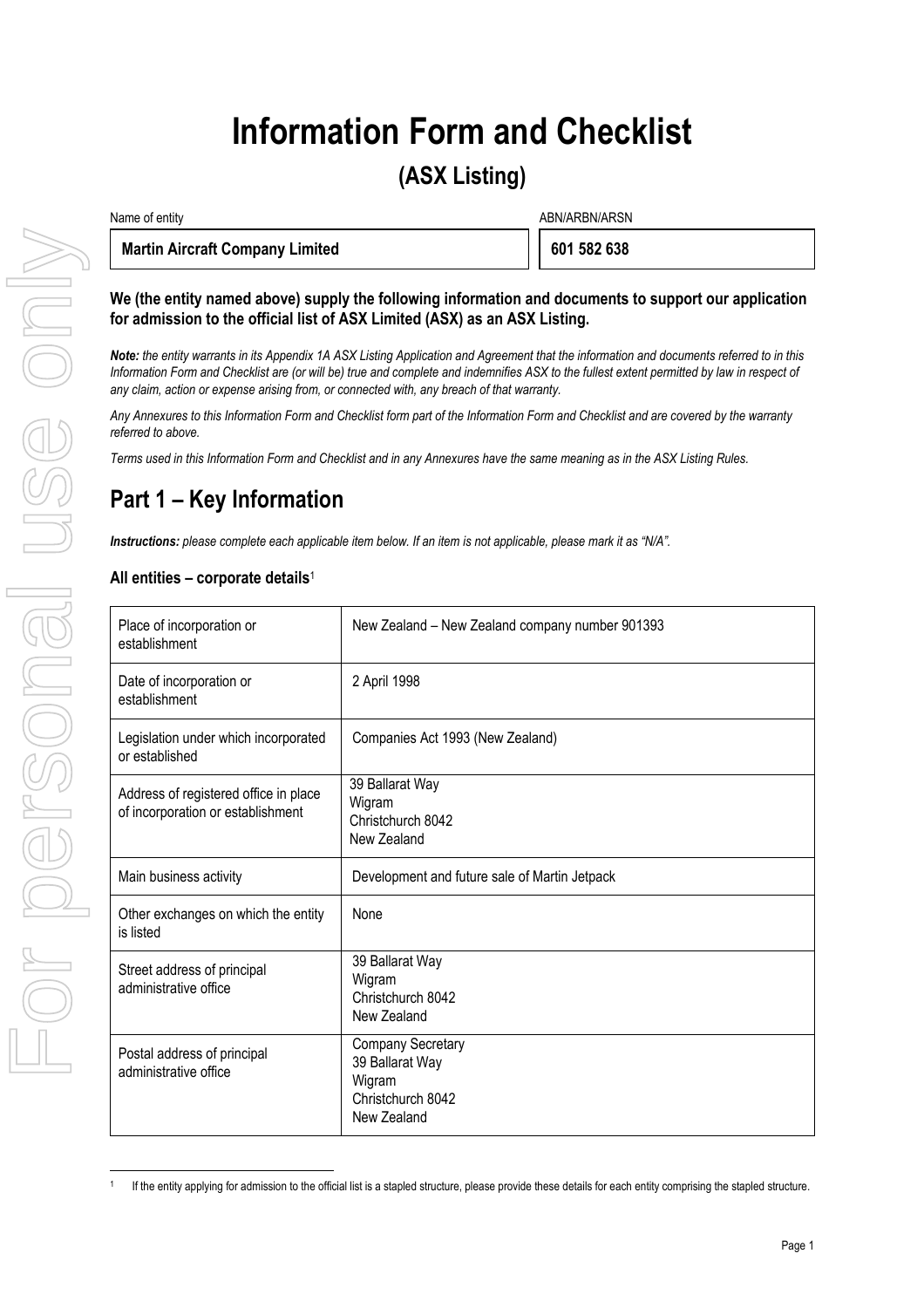| Telephone number of principal<br>administrative office | +64 3 377 8584                 |
|--------------------------------------------------------|--------------------------------|
| E-mail address for investor enquiries                  | info@linkmarketservices.com.au |
| <b>Website URL</b>                                     | www.martinjetpack.com          |

## **All entities – management details**<sup>2</sup>

| Full name and title of CEO/managing<br>director           | Peter Anthony Coker, Chief Executive Officer and Managing Director |
|-----------------------------------------------------------|--------------------------------------------------------------------|
| Full name and title of chairperson of<br>directors        | Jonathan Irving Mayson, Chairman                                   |
| Full names of all existing directors                      | Jonathan Irving Mayson                                             |
|                                                           | Glenn Neil Martin                                                  |
|                                                           | Jennifer Ann Morel                                                 |
|                                                           | John Flower Diddams                                                |
|                                                           | <b>Steven Paul Bayliss</b>                                         |
|                                                           | Peter Anthony Coker                                                |
| Full names of any persons proposed                        | Dr Liu Ruopeng                                                     |
| to be appointed as additional or<br>replacement directors | Dr Zhang Yangyang                                                  |
| Full name and title of company<br>secretary               | James West, Chief Financial Officer and Company Secretary          |

## **All entities – ASX contact details**<sup>3</sup>

| Full name and title of ASX contact(s)      | John Flower Diddams, Non-executive director |
|--------------------------------------------|---------------------------------------------|
| Business address of ASX contact(s)         | Level 5, 8 Help Street, Chatswood NSW 2067  |
| Business phone number of ASX<br>contact(s) | 02 9325 5901                                |
| Mobile phone number of ASX<br>contact(s)   | 0419 999 921                                |
| Email address of ASX contact(s)            | jfdiddams@jfdcpa.com.au                     |

 2 If the entity applying for admission to the official list is a trust, enter the management details for the responsible entity of the trust.

<sup>3</sup> Under Listing Rule 1.1 Condition 12, a listed entity must appoint a person responsible for communication with ASX. You can appoint more than one person to cater for situations where the primary nominated contact is not available.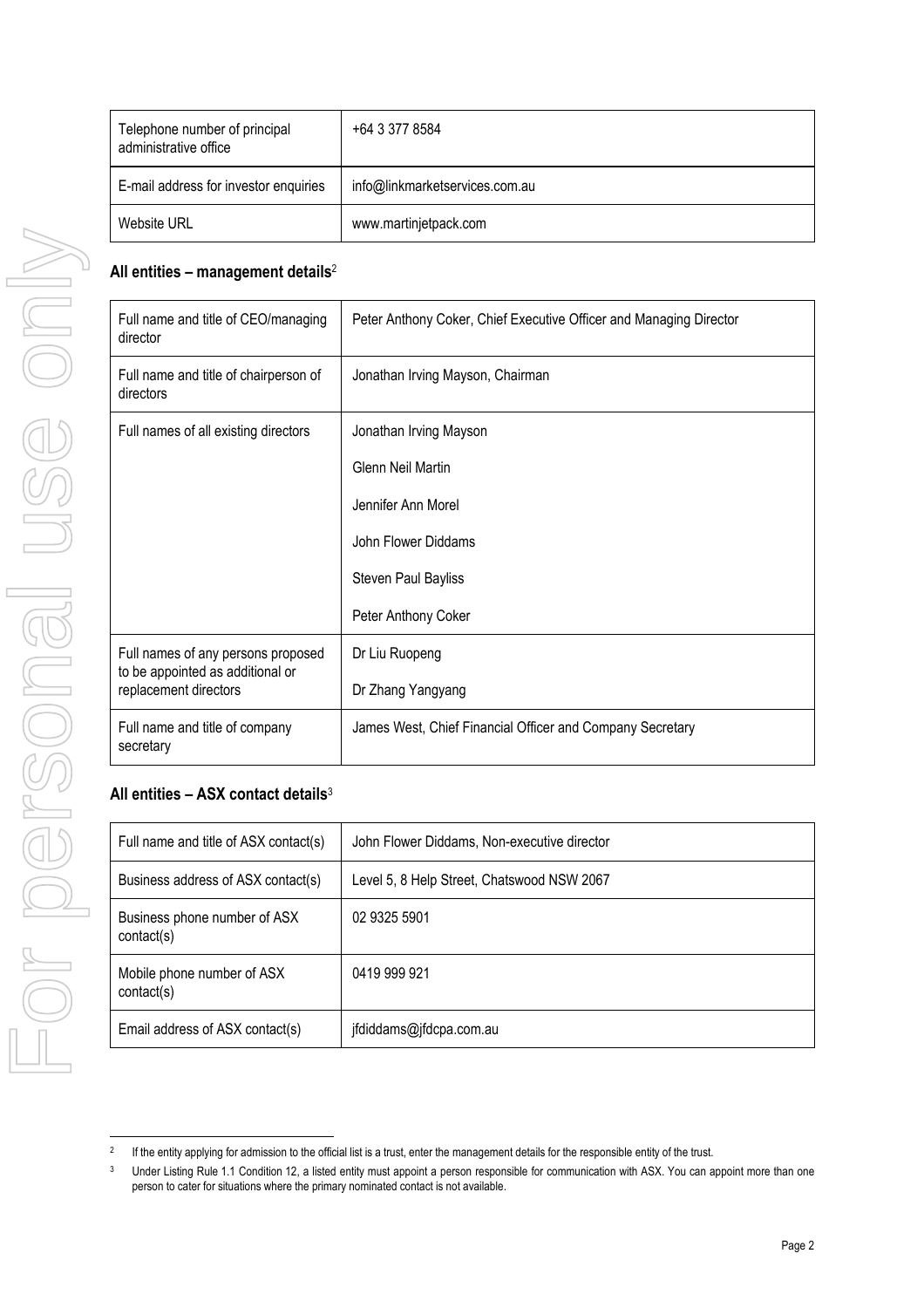## **All entities – auditor details**<sup>4</sup>

| $\overline{\phantom{0}}$ | -       |
|--------------------------|---------|
| .                        | Coopers |
| Euli.                    | .       |
| . auditor                | ewater  |
| name                     | nouse   |
| ΩT                       | ш       |

## **All entities – registry details**<sup>5</sup>

| Name of securities registry                                  | <b>Link Market Services Limited</b>          |
|--------------------------------------------------------------|----------------------------------------------|
| Address of securities registry                               | Level 12, 680 George Street, Sydney NSW 2000 |
| Phone number of securities registry                          | 1300 554 474                                 |
| Fax number of securities registry                            | 02 9287 0303                                 |
| Email address of securities registry                         | registrars@linkmarketservices.com.au         |
| Type of subregisters the entity will<br>operate <sup>6</sup> | CHESS and issuer sponsored                   |

## **All entities – key dates**

| Annual balance date                                                                            | 30 June                                                                               |
|------------------------------------------------------------------------------------------------|---------------------------------------------------------------------------------------|
| Month in which annual meeting is<br>usually held (or intended to be held)7                     | It is intended that the annual meetings will be held in October/November each<br>year |
| Months in which dividends or<br>distributions are usually paid (or are<br>intended to be paid) | N/A                                                                                   |

## **Trusts – additional details**

| Name of responsible entity                                        | N/A |
|-------------------------------------------------------------------|-----|
| Duration of appointment of directors<br>of responsible entity     | N/A |
| Full names of the members of the<br>compliance committee (if any) | N/A |

## **Entities incorporated or established outside Australia – additional details**

| Name and address of the entity's<br>Australian agent for service of<br>process | Sly & Russell Legal Nominees Pty Ltd<br>Level 16, Grosvenor Place<br>225 George Street<br>Sydney 2000 |
|--------------------------------------------------------------------------------|-------------------------------------------------------------------------------------------------------|
|--------------------------------------------------------------------------------|-------------------------------------------------------------------------------------------------------|

 4 In certain cases, ASX may require the applicant to provide information about the qualifications and experience of its auditor for release to the market before quotation commences (Guidance Note 1 section 2.8).

<sup>5</sup> If the entity has different registries for different classes of securities, please indicate clearly which registry details apply to which class of securities.

<sup>6</sup> Example: CHESS and issuer sponsored subregisters.

<sup>7</sup> May not apply to some trusts.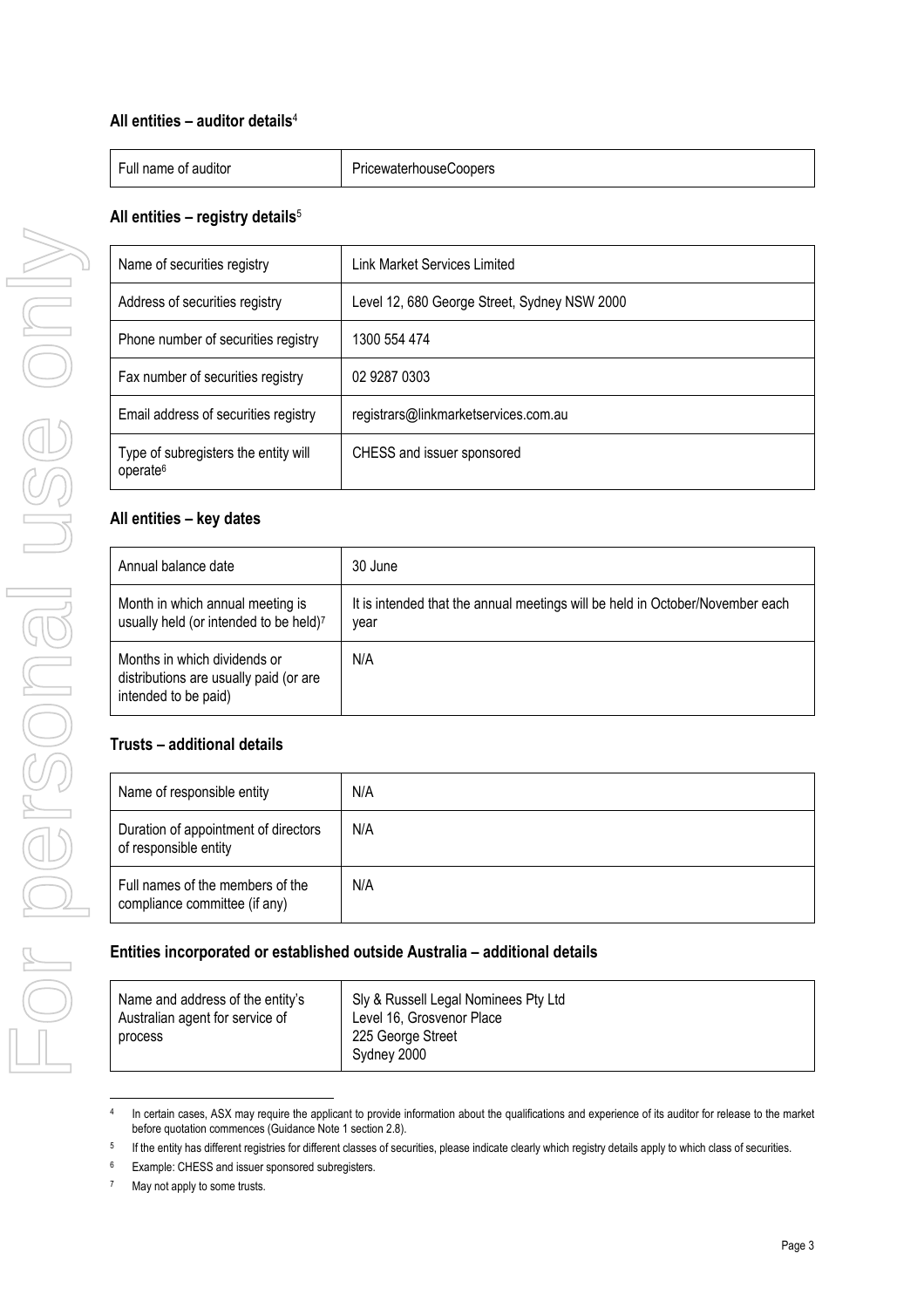| If the entity has or intends to have a<br>certificated subregister for quoted<br>securities, the location of the<br>Australian subregister | N/A                                                                                                   |
|--------------------------------------------------------------------------------------------------------------------------------------------|-------------------------------------------------------------------------------------------------------|
| Address of registered office in<br>Australia (if any)                                                                                      | Sly & Russell Legal Nominees Pty Ltd<br>Level 16, Grosvenor Place<br>225 George Street<br>Sydney 2000 |

## **Entities listed or to be listed on another exchange or exchanges**

| Name of the other exchange(s) where<br>the entity is or proposes to be listed  | None    |
|--------------------------------------------------------------------------------|---------|
| Is the ASX listing intended to be the<br>entity's primary or secondary listing | Primary |

## **Part 2 – Checklist Confirming Compliance with Admission Requirements**

*Instructions: please indicate in the "Location/Confirmation" column for each item below and in any Annexures where the information or*  document referred to in that item is to be found (eg in the case of information, the specific page reference in the Offer Document where that information is located or, in the case of a document, the folder tab number where that document is located). If the item asks for confirmation *of a matter, you may simply enter "Confirmed"" in the "Location/Confirmation" column. If an item is not applicable, please mark it as "N/A".* 

In this regard, it will greatly assist ASX and speed up its review of the application if the various documents referred to in this Checklist and *any Annexures (other than the 25 copies of the applicant's Offer Document referred to in item 4) are provided in a folder separated by numbered tabs and if the entity's constitution and copies of all material contracts are provided both in hard copy and in electronic format.* 

*Note that completion of this Checklist and any Annexures is not to be taken to represent that the entity is necessarily in full or substantial compliance with the ASX Listing Rules or that ASX will admit the entity to its official list. Admission to the official list is in ASX's absolute discretion and ASX may refuse admission without giving any reasons (see Listing Rule 1.19).* 

*A reference in this Checklist and in any Annexures to the "Offer Document" means the listing prospectus, product disclosure statement or information memorandum lodged by the applicant with ASX pursuant to Listing Rule 1.1 Condition 3.* 

*If the applicant lodges a supplementary or replacement prospectus, product disclosure statement or information memorandum with ASX, ASX may require it to update this Checklist and any Annexures by reference to that document.* 

## **All entities – key supporting documents**

- 1. A copy of the entity's certificate of incorporation, certificate of registration or other evidence of status (including any change of name)
- 2. A copy of the entity's constitution (Listing Rule 1.1 Condition 1A)<sup>8</sup> **Attachment 2**
- 3. Either:

- (a) confirmation that the entity's constitution includes the provisions of Appendix 15A or Appendix 15B (as applicable); or
- (b) a completed checklist that the constitution complies with the Listing Rules (Listing Rule 1.1 Condition 2)<sup>9</sup>

| Item                                                                                               | Location/Confirmation |
|----------------------------------------------------------------------------------------------------|-----------------------|
| A copy of the entity's certificate of incorporation, certificate of registration or   Attachment 1 |                       |

Confirmed. Martin Aircraft Company Limited's constitution (**Constitution**) contains the provisions detailed in Appendix 15A. Refer to Rule 2 of the Constitution (see **Attachment 2**)

<sup>8</sup> It will assist ASX if the copy of the constitution is provided both in hard copy and in electronic format.

<sup>9</sup> An electronic copy of the checklist is available from the ASX Compliance Downloads page on ASX's website.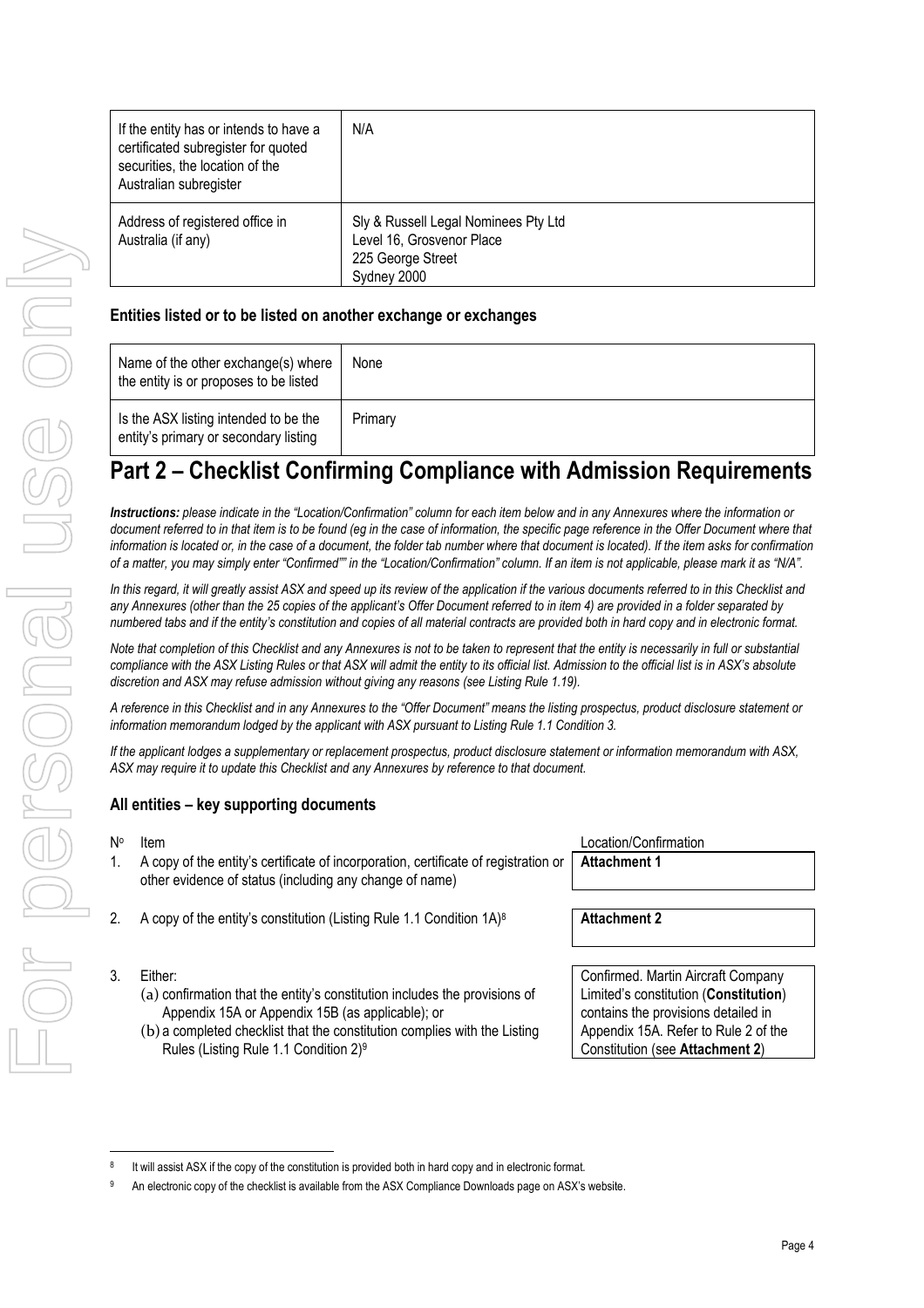4. An electronic version and 25 copies of the Offer Document, as lodged with ASIC (Listing Rule 1.1 Condition 3)

Item Location/Confirmation

 25 copies of Martin Aircraft Company Limited's prospectus dated 27 October 2014 (**Prospectus**) have been provided to ASX previously. For completeness a copy is attached at (**Attachment 3**).

The following supplementary prospectuses are attached:

- Supplementary Prospectus dated 12 December 2014 (**Supplementary Prospectus**) (see **Attachment 4**).
- Second Supplementary Prospectus dated 19 December 2014 (**Second Supplementary Prospectus**) (see **Attachment 5**).
- Third Supplementary Prospectus dated 14 January 2014 (**Third Supplementary Prospectus**) (see **Attachment 6**).
- 5. If the entity's corporate governance statement<sup>10</sup> is included in its Offer Document, the page reference where it is included. Otherwise, a copy of the entity's corporate governance statement (Listing Rule 1.1 Condition 13)
- 6. If the entity will be included in the S & P All Ordinaries Index on admission to the official list,<sup>11</sup> where in its Offer Document does it state that it will have an audit committee (Listing Rule 1.1 Condition 13)
- 7. If the entity will be included in the S & P / ASX 300 Index on admission to the official list,<sup>12</sup> where in its Offer Document does it state that it will comply with the recommendations set by the ASX Corporate Governance Council in relation to composition and operation of the audit committee (Listing Rule 1.1 Condition 13)
- 8. Original executed agreement with ASX that documents may be given to ASX and authenticated electronically (Listing Rule 1.1 Condition 14)<sup>13</sup>

A copy of the Company's corporate governance statement will be provided to ASX as soon as practicable prior to listing.

Refer to section 8.5.1 of the Prospectus, page 53.

N/A

The original executed agreement was provided as part of the Company's previous listing application. **Attachment 7** is a copy of this document.

<sup>&</sup>lt;sup>10</sup> The entity's "corporate governance statement" is the statement disclosing the extent to which the entity will follow, as at the date of its admission to the official list, the recommendations set by the ASX Corporate Governance Council. If the entity does not intend to follow all the recommendations on its admission to the official list, the entity must separately identify each recommendation that will not be followed and state its reasons for not following the recommendation and what (if any) alternative governance practices it intends to adopt in lieu of the recommendation.

<sup>11</sup> If the entity is unsure whether they will be included in the S & P All Ordinaries Index on admission to the official list, they should contact ASX or S & P.

<sup>&</sup>lt;sup>12</sup> If the entity is unsure whether they will be included in the S & P / ASX 300 Index on admission to the official list, they should contact ASX or S & P.

<sup>13</sup> An electronic copy of the *ASX Online Agreement* is available from the ASX Compliance Downloads page on ASX's website.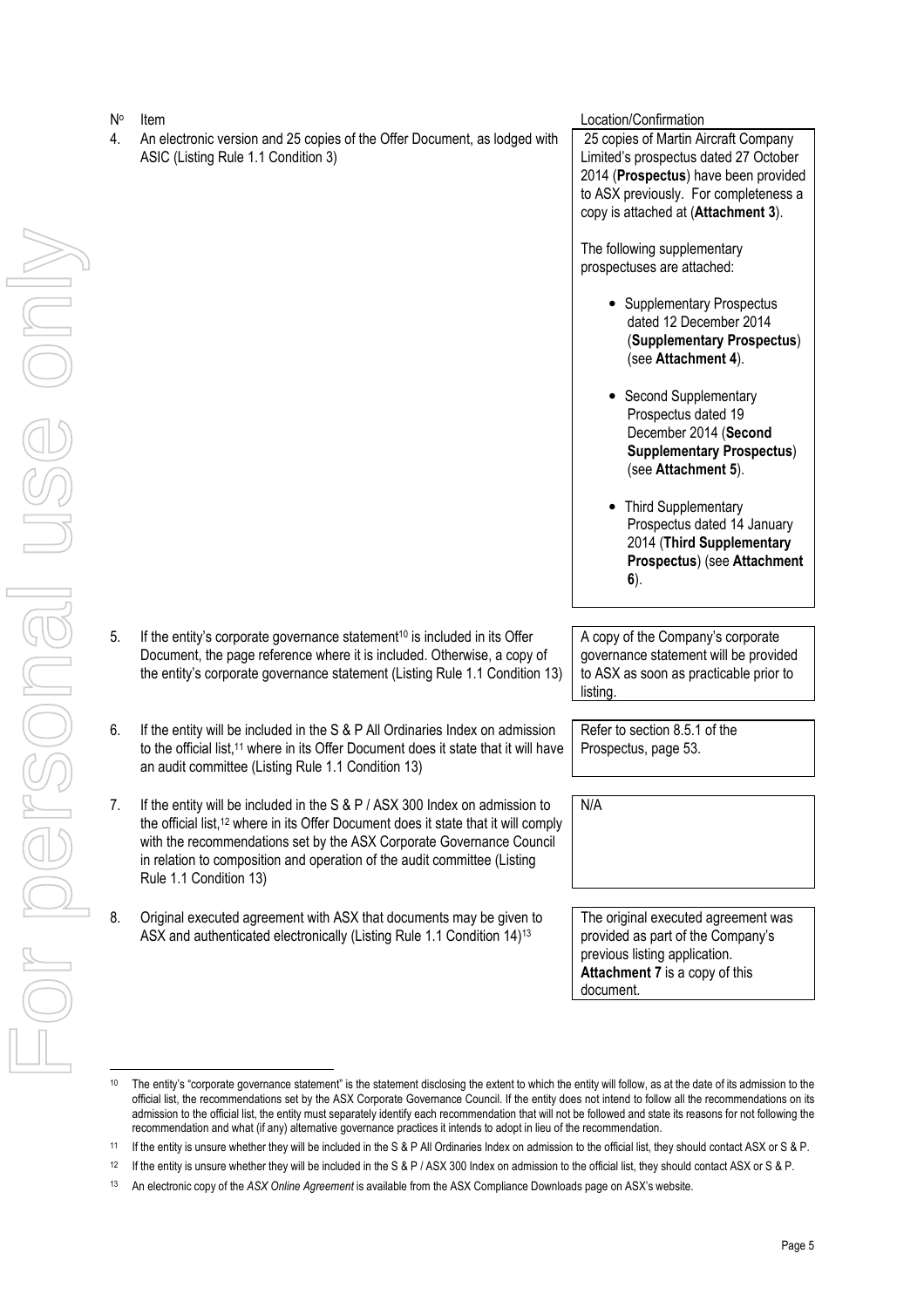- No
- 9. If the entity's trading policy is included in its Offer Document, the page reference where it is included. Otherwise, a copy of the entity's trading policy (Listing Rule 1.1 Condition 15)
- 10. If the entity will be included in the S & P / ASX 300 Index on admission to the official list,14 where in its Offer Document does it state that it will have a remuneration committee comprised solely of non-executive directors (Listing Rule 1.1 Condition 16)
- 11. For each director or proposed director,<sup>15</sup> a list of the countries in which they have resided over the past 10 years (Listing Rule 1.1 Condition 17 and Guidance Note 1 section 3.15)<sup>16</sup>

12. For each director or proposed director who is or has in the past 10 years been a resident of Australia, an original or certified true copy of a national criminal history check obtained from the Australian Federal Police, a State or Territory police service or a broker accredited by CrimTrac which is not more than 12 months old (Listing Rule 1.1 Condition 17 and Guidance

Note 1 section 3.15)

Item Location/Confirmation Refer to section 8.6.2 of the Prospectus, page 54. See also **Attachment 8**.

N/A

(1) Jonathan Irving Mayson – New **Zealand** 

(2) Glenn Neil Martin – New Zealand

(3) Jennifer Ann Morel – New Zealand

(4) Steven Paul Bayliss – New Zealand

(5) Peter Anthony Coker – New Zealand

(6) John Flower Diddams – Australia

(7) Dr Liu Ruopeng (Proposed Director) – China, USA

(8) Dr Zhang Yangyang (Proposed Director) – China, United Kingdom

A certified true copy of a national criminal history check for John Diddams has been provided to ASX. **Attachment 9** is a copy of this document.

<sup>14</sup> If the entity is unsure whether they will be included in the S & P / ASX 300 Index on admission to the official list, they should contact ASX or S & P.

<sup>&</sup>lt;sup>15</sup> If the entity applying for admission to the official list is a trust, references in items 11, 12, 13, 14 and 15 to a director or proposed director mean a director or proposed director of the responsible entity of the trust.

<sup>&</sup>lt;sup>16</sup> The information referred to in items 11, 12, 13, 14 and 15 is required so that ASX can be satisfied that the director or proposed director is of good fame and character under Listing Rule 1 Condition 17.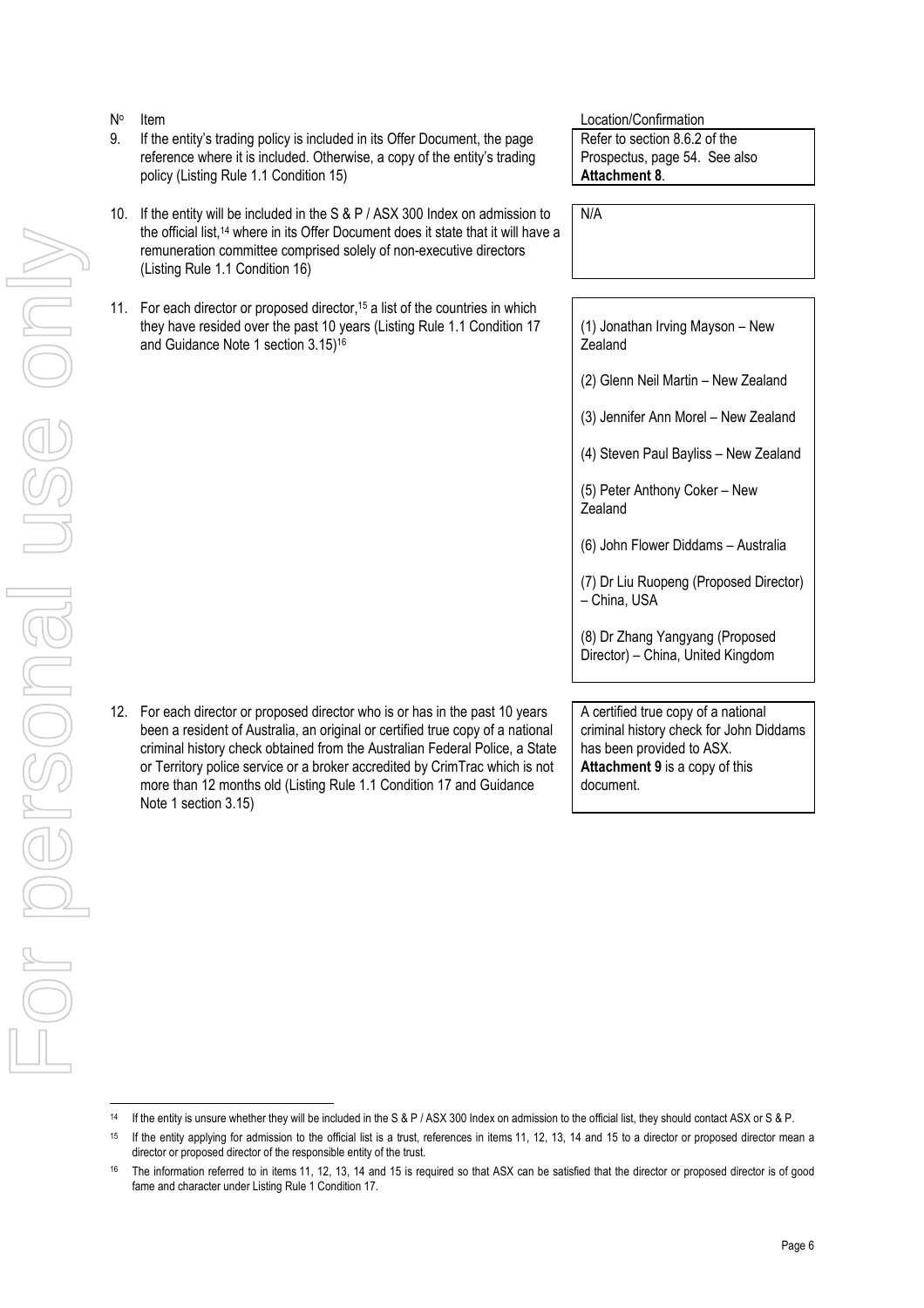### No

- 13. For each director or proposed director who is or has in the past 10 years been a resident of a country other than Australia, an original or certified true copy of an equivalent national criminal history check to that mentioned in item 12 above for each country in which the director has resided over the past 10 years (in English or together with a certified English translation) which is not more than 12 months old or, if such a check is not available in any such country, a statutory declaration from the director confirming that fact and that he or she has not been convicted in that country of:
	- (a) any criminal offence involving fraud, dishonesty, misrepresentation, concealment of material facts or breach of director's duties; or
	- (b) any other criminal offence which at the time carried a maximum term of imprisonment of five years or more (regardless of the period, if any, for which he or she was sentenced),

or, if that is not the case, a statement to that effect and a detailed explanation of the circumstances involved (Listing Rule 1.1 Condition 17 and Guidance Note 1 section 3.15)

- 14. For each director or proposed director who is or has in the past 10 years been a resident of Australia, an original or certified true copy of a search of the Australian Financial Security Authority National Personal Insolvency Index which is not more than 12 months old (Listing Rule 1.1 Condition 17 and Guidance Note 1 section 3.15)
- 15. For each director or proposed director who is or has in the past 10 years been a resident of a country other than Australia, an original or certified true copy of an equivalent national bankruptcy check to that mentioned in item 14 above for each country in which the director has resided over the past 10 years (in English or together with a certified English translation) which is not more than 12 months old or if such a check is not available in any such country, a statutory declaration from the director confirming that fact and that he or she has not been declared a bankrupt or been an insolvent under administration in that country or, if that is not the case, a statement to that effect and a detailed explanation of the circumstances involved (Listing Rule 1.1 Condition 17 and Guidance Note 1 section 3.15)
- 16. A statutory declaration from each director or proposed director confirming that:
	- (a) the director has not been the subject of any criminal or civil penalty proceedings or other enforcement action by any government agency in which he or she was found to have engaged in behaviour involving fraud, dishonesty, misrepresentation, concealment of material facts or breach of duty;
	- (b) the director has not been refused membership of, or had their membership suspended or cancelled by, any professional body on the ground that he or she has engaged in behaviour involving fraud, dishonesty, misrepresentation, concealment of material facts or breach of duty;
	- (c) the director has not been the subject of any disciplinary action (including any censure, monetary penalty or banning order) by a securities exchange or other authority responsible for regulating securities markets for failure to comply with his or her obligations as a director of a listed entity;
	- (d) no listed entity of which he or she was a director (or, in the case of a listed trust, in respect of which he or she was a director of the responsible entity) at the time of the relevant conduct has been the subject of any disciplinary action (including any censure, monetary penalty, suspension of trading or termination of listing) by a securities exchange or other authority responsible for regulating securities

## Item Location/Confirmation

Original or certified true copies of national criminal history checks for directors  $(1) - (5)$  listed at Item No. 11 have been provided to ASX. **Attachment 10** is a copy of each of these documents. National criminal history checks or statutory declarations for the proposed directors listed (7) and (8) above will be provided to ASX prior to listing.

A certified true copy of a search of the AFSA National Personal Insolvency Index for John Diddams has been provided to ASX. **Attachment 11** is a copy of this document.

Original or certified true copies of bankruptcy checks for directors  $(1) - (5)$ listed at Item No. 11 have been provided to ASX. **Attachment 12** is a copy of each of these documents. Checks or statutory declarations for the proposed directors listed (7) and (8) above will be provided to ASX prior to listing.

Original statutory declarations for John Diddams and Peter Coker have been provided to ASX. The outstanding statutory declarations for Jonathan Mayson, Glenn Martin, Jennifer Morel, Steven Bayliss, Dr Liu Ruopeng and Dr Zhang Yangyang will be provided to ASX as soon as practicable and prior to listing.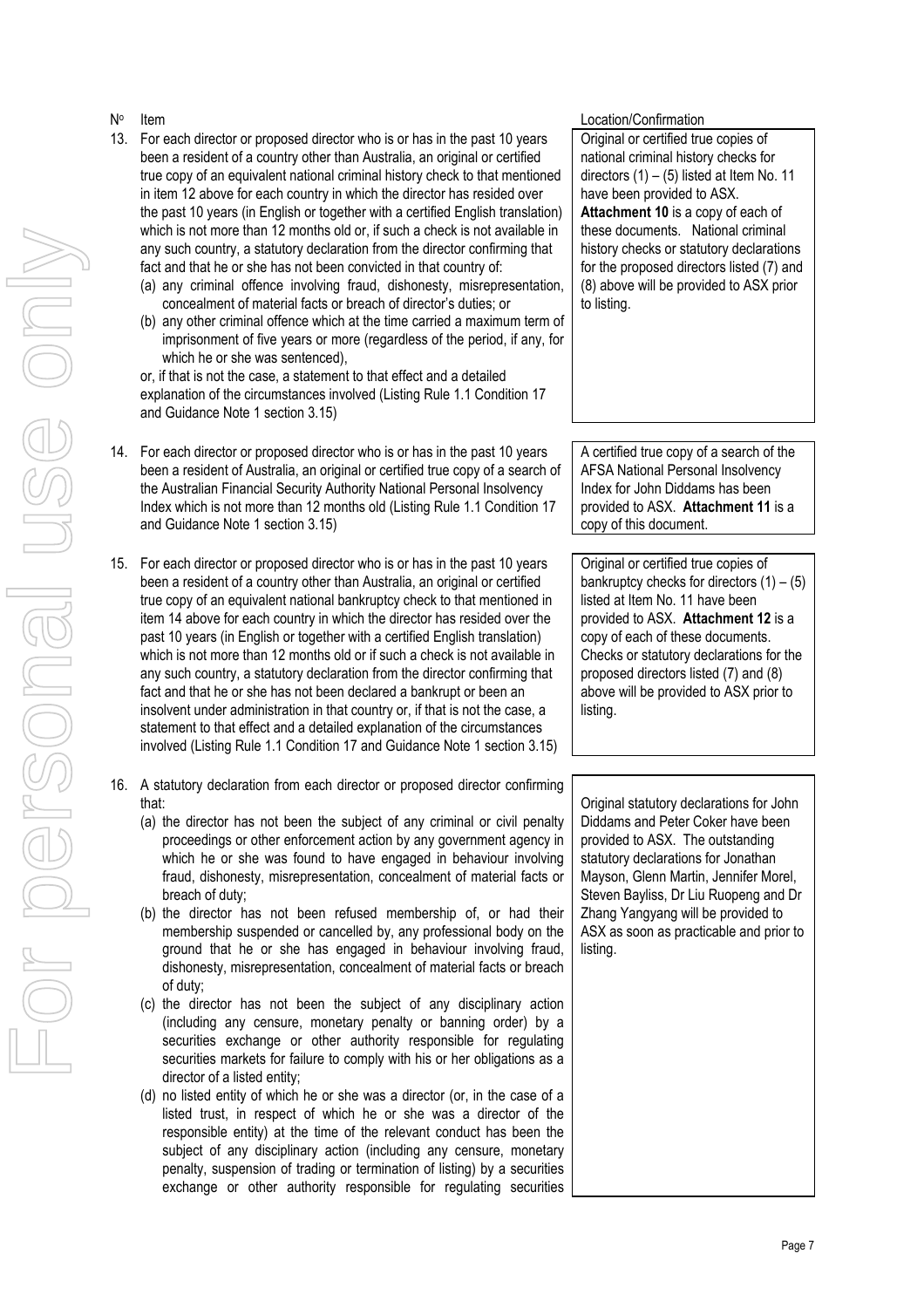Page 8

- For personal use only USS ONN I personal
- markets for failure to comply with its obligations under the Listing Rules applicable to that entity; and
- (e) the director is not aware of any pending or threatened investigation or enquiry by a government agency, professional body, securities exchange or other authority responsible for regulating securities markets that could lead to proceedings or action of the type described in  $(a)$ ,  $(b)$ ,  $(c)$  or  $(d)$  above,

or, if the director is not able to give such confirmation, a statement to that effect and a detailed explanation of the circumstances involved (Listing Rule 1.1 Condition 17 and Guidance Note 1 section 3.15)

- 17. A specimen certificate/holding statement for each class of securities to be quoted or a specimen holding statement for CDIs (as applicable)
- 18. Payment for the initial listing fee.<sup>17</sup> Refer to ASX Guidance Notes 15 and 15A for the fees payable on the application. You can also use the ASX online equity listing fees calculator: http://www.asx.com.au/professionals/cost-listing.htm

## **All entities – capital structure**

No

- 19. Where in the Offer Document is there a table showing the existing and proposed capital structure of the entity, broken down as follows:
	- (a) the number and class of each equity security and each debt security currently on issue; and
	- (b) the number and class of each equity security and each debt security proposed to be issued between the date of this application and the date the entity is admitted to the official list; and
	- (c) the resulting total number of each class of equity security and debt security proposed to be on issue at the date the entity is admitted to the official list; and
	- (d) the number and class of each equity security proposed to be issued following admission in accordance with material contracts or agreements?

Note: This applies whether the securities are quoted or not. If the entity is proposing to issue a minimum, maximum or oversubscription number of securities, the table should be presented to disclose each scenario.

20. For each class of securities referred to in the table mentioned in item 19, where in the Offer Document does it disclose the terms applicable to those securities?

Note: This applies whether the securities are quoted or not.

For equity securities (other than options to acquire unissued securities or convertible debt securities), this should state whether they are fully paid or partly paid; if they are partly paid, the amount paid up and the amount owing per security; voting rights; rights to dividends or distributions; and conversion terms (if applicable).

For debt securities or convertible debt securities, this should state their nominal or face value; rate of interest; dates of payment of interest; date and terms of redemption; and conversion terms (if applicable).

Account Name: ASX Operations Pty Ltd BSB: 082 057

Swift Code (Overseas Customers): NATAAU3202S

**Item** Location/Confirmation

Payment to be discussed with ASX.

**Attachment 13** 

Refer to section 13.3 of the Prospectus, page 96. Also section 9.3.1 of the Prospectus, page 59. Also sections 8.2 and 8.5.3 of the Third Supplementary Prospectus.

Refer to section 13 of the Prospectus, pages 97-100.

For options to acquire unissued securities, this should state the number outstanding, exercise prices and expiry dates.

<sup>17</sup> Payment can be made either by cheque made payable to ASX Operations Pty Ltd or by electronic funds transfer to the following account: Bank: National Australia Bank

A/C: 494728375

If payment is made by electronic funds transfer, please email your remittance advice to ar@asx.com.au or fax it to (612) 9227-0553, describing the payment as the "initial listing fee" and including the name of the entity applying for admission, the ASX home branch where the entity has lodged its application (ie Sydney, Melbourne or Perth) and the amount paid.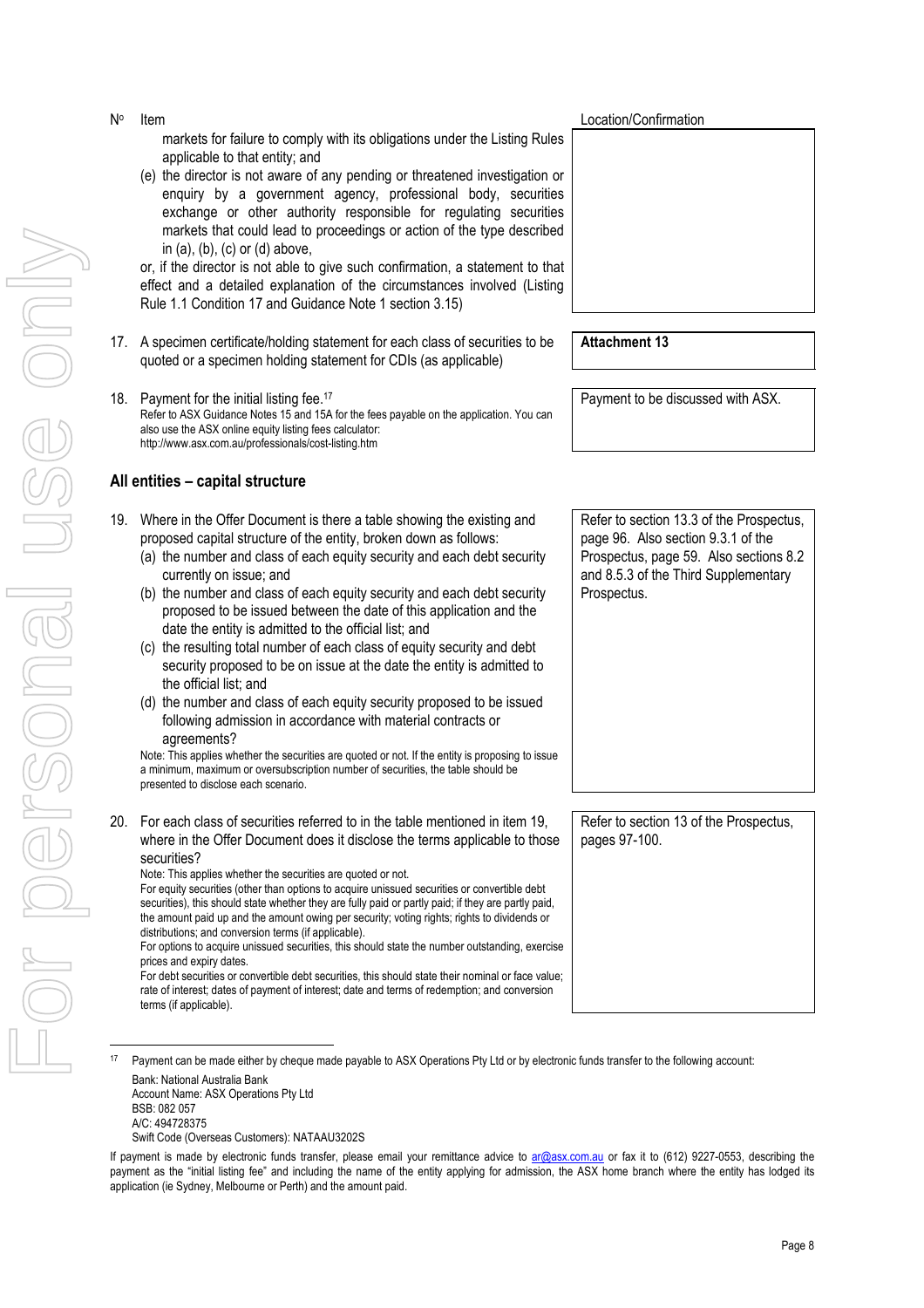For personal use only

| N°  | Item                                                                                                                                                                                                                                                                                                                                    | Location/Confirmation                                                                                                                              |
|-----|-----------------------------------------------------------------------------------------------------------------------------------------------------------------------------------------------------------------------------------------------------------------------------------------------------------------------------------------|----------------------------------------------------------------------------------------------------------------------------------------------------|
| 21. | If the entity has granted, or proposes to grant, any rights to any person, or<br>to any class of persons (other than through the holding of securities<br>referred to in the table mentioned in item 19), to participate in an issue of<br>the entity's securities, where in the Offer Document are details of those<br>rights set out? | Refer to sections 12.1 and 12.2 of the<br>Prospectus, page 94. Also, Appendix 1<br>of the Third Supplementary Prospectus.                          |
|     | 22. Details of all issues of securities (in all classes) in the last 5 years and the<br>consideration received by the entity for such issues                                                                                                                                                                                            | <b>Attachment 14.</b>                                                                                                                              |
|     | 23. A copy of every prospectus, product disclosure statement or information<br>memorandum issued by the entity in connection with any issue of<br>securities (in all classes) in the last 5 years                                                                                                                                       | Information memorandum (Attachment<br>$15$ ).                                                                                                      |
|     |                                                                                                                                                                                                                                                                                                                                         | Prospectus (Attachment 3).                                                                                                                         |
|     |                                                                                                                                                                                                                                                                                                                                         | <b>Supplementary Prospectus</b><br>(Attachment 4).                                                                                                 |
|     |                                                                                                                                                                                                                                                                                                                                         | Second Supplementary Prospectus<br>(Attachment 5).                                                                                                 |
|     |                                                                                                                                                                                                                                                                                                                                         | <b>Third Supplementary Prospectus</b><br>(Attachment 6).                                                                                           |
|     | 24. A copy of any court order in relation to a reorganisation of the entity's<br>capital in the last 5 years                                                                                                                                                                                                                            | N/A                                                                                                                                                |
| 25. | Where in the Offer Document does it confirm that the issue/sale price of all<br>securities for which the entity seeks quotation is at least 20 cents in cash<br>(Listing Rule 2.1 Condition 2)?                                                                                                                                         | Refer to section 2.2 of the Prospectus,<br>page 7 and section 8.1 of the Third<br>Supplementary Prospectus.                                        |
| 26. | If the entity has or proposes to have any options on issue, where in the<br>Offer Document does it confirm that the exercise price for each underlying<br>security is at least 20 cents in cash (Listing Rule 1.1 Condition 11)?                                                                                                        | Refer to section 8.3.3 at page 50 and<br>section 8.3.5.3 at page 51 of the<br>Prospectus and section 8.4 of the Third<br>Supplementary Prospectus. |
|     | 27. If the entity has any partly paid securities and it is not a no liability<br>company, where in the Offer Document does it disclose the entity's call<br>program, including the date and amount of each proposed call and whether<br>it allows for any extension for payment of a call (Listing Rule 2.1<br>Condition 4)?            | N/A                                                                                                                                                |
|     | 28. If the entity's free float at the time of listing is less than 10%, where in the<br>Offer Document does it outline the entity's plans to increase that<br>percentage to at least 10% and the timeframe over which it intends to do<br>that (Guidance Note 1 sections 3.1 and 3.3)?                                                  | N/A                                                                                                                                                |
| 29. | If the entity has or proposes to have any debt securities or convertible debt<br>securities on issue, a copy of any trust deed applicable to those securities                                                                                                                                                                           | N/A                                                                                                                                                |
| 30. | Is the entity is proposing to offer any securities by way of a bookbuild? If<br>so, please enter "Confirmed" in the column to the right to indicate that the<br>entity is aware of the disclosure requirements for bookbuilds in the<br>Annexure to Guidance Note 1                                                                     | No longer applicable.                                                                                                                              |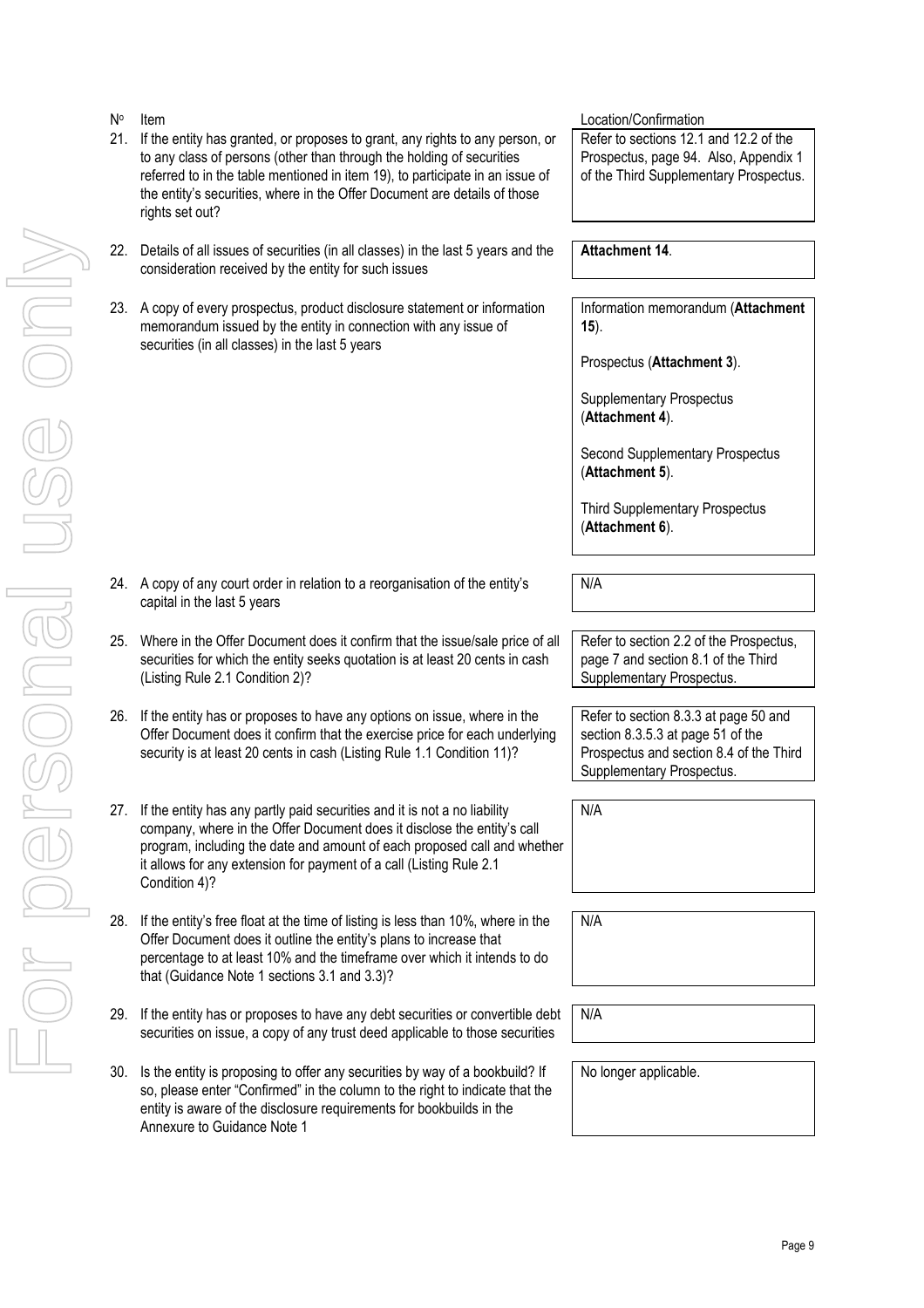|     | All entities – other information and documents                                                                                                                                                                                                                                             |                                                                                                                                |
|-----|--------------------------------------------------------------------------------------------------------------------------------------------------------------------------------------------------------------------------------------------------------------------------------------------|--------------------------------------------------------------------------------------------------------------------------------|
|     | 31. Where in the Offer Document is there a description of the history of the<br>entity?                                                                                                                                                                                                    | Refer to section 7.2 of the Prospectus,<br>page 31.                                                                            |
|     | 32. Where in the Offer Document is there a description of the entity's existing<br>and proposed activities and level of operations?                                                                                                                                                        | Refer to section 7 of the Prospectus,<br>pages 30-43 and sections 8.5.4 and<br>8.5.5 of the Third Supplementary<br>Prospectus. |
|     | 33. Where in the Offer Document is there a description of the key features of<br>the entity's business model (ie how it makes or intends to make a return for<br>investors or otherwise achieve its objectives)?                                                                           | Refer to section 7 of the Prospectus,<br>pages 33-38 and section 4.3 of the<br>Third Supplementary Prospectus.                 |
| 34. | Where in the Offer Document is there a description of the material<br>business risks the entity faces?                                                                                                                                                                                     | Refer to section 10 of the Prospectus,<br>pages 79-84 and section 2.11 of the<br>Third Supplementary Prospectus.               |
| 35. | If the entity has any child entities, where in the Offer Document is there a<br>list of all child entities stating, in each case, the name, the nature of its<br>business and the entity's percentage holding in it?                                                                       | N/A                                                                                                                            |
| 36. | If the entity has any investments in associated entities for which it will apply<br>equity accounting, where in the Offer Document is there a list of all<br>associated entities stating, in each case, the name, the nature of its<br>business and the entity's percentage holding in it? | N/A                                                                                                                            |
|     | 37. Where in the Offer Document is there a description of the entity's proposed<br>dividend/distribution policy?                                                                                                                                                                           | Refer to section 9.6(n) of the<br>Prospectus, page 64.                                                                         |
|     | 38. Does the entity have or propose to have a dividend or distribution<br>reinvestment plan?                                                                                                                                                                                               |                                                                                                                                |
|     | If so, where are the existence and main terms of the plan disclosed in the<br>Offer Document?                                                                                                                                                                                              | N/A                                                                                                                            |
|     | A copy of the terms of the plan                                                                                                                                                                                                                                                            | N/A                                                                                                                            |
| 39. | Does the entity have or propose to have an employee incentive scheme?                                                                                                                                                                                                                      |                                                                                                                                |
|     | If so, where are the existence and main terms of the scheme disclosed in<br>the Offer Document?                                                                                                                                                                                            | Refer to Option Plan in section 13.5.18<br>of the Prospectus, page 99.                                                         |
|     | Where in the Offer Document is there a statement as to whether directors <sup>18</sup><br>are entitled to participate in the scheme and, if they are, the extent to which<br>they currently participate or are proposed to participate?                                                    | Refer to Option Plan in section 13.5.18<br>at page 99, and Figure 17 in section<br>8.3.53 at page 51 of the Prospectus.        |
|     |                                                                                                                                                                                                                                                                                            |                                                                                                                                |

Item Location/Confirmation

A copy of the terms of the scheme **Attachment 16 Attachment 16** 

No

 $18$ If the entity applying for admission to the official list is a trust, references to a director mean a director of the responsible entity of the trust.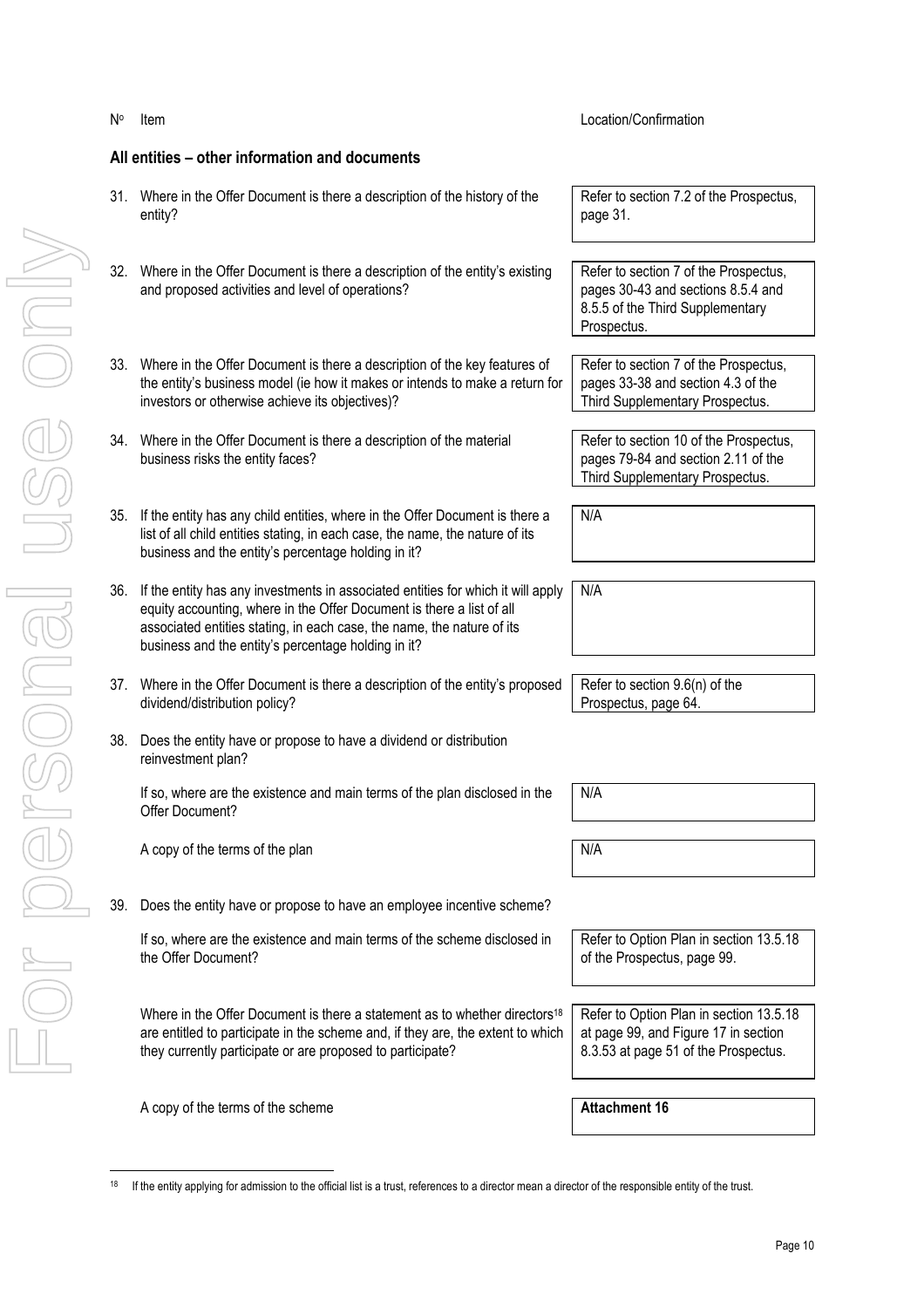For personal use only JSG ONN Drersonal

No

 If so, where are the existence and main terms of those material contracts disclosed in the Offer Document? Copies of all of the material contracts referred to in the Offer Document **Attachment 17** and **Attachment 18**. 41. If the following information is included in the Offer Document, the page reference where it is included. Otherwise, either a summary of the material terms of, or a copy of, any employment, service or consultancy agreement the entity or a child entity has entered into with: (a) its chief executive officer (or equivalent) (b) any of its directors or proposed directors; or (c) any other person or entity who is a related party of the persons referred to in (a) or (b) above (Listing Rule 3.16.4). Note: if the entity applying for admission to the official list is a trust, references to a chief executive officer, director or proposed director mean a chief executive officer, director or proposed director of the responsible entity of the trust. However, the entity need not provide a summary of the material terms of, or a copy of, any employment, service or consultancy agreement the responsible entity or a related entity has entered into with any of the persons referred to in (a), (b) or (c) above if the costs associated with the agreement are borne by the responsible entity or the related entity from out of its own funds rather than from out of the trust. the Prospectus, page 50. 42. Please enter "Confirmed" in the column to the right to indicate that the material contracts summarised in the Offer Document include, in addition to those mentioned in item 41, any other material contract(s) the entity or a child entity has entered into with: (a) its chief executive officer (or equivalent) (b) any of its directors or proposed directors; or (c) any other person or entity who is a related party of the persons referred to in (a) or (b) above Confirmed 43. Please enter "Confirmed" in the column to the right to indicate that all information that a reasonable person would expect to have a material effect on the price or value of the securities to be quoted is included in or provided with this Information Form and Checklist Confirmed 44. A copy of the entity's most recent annual report **Attachment 19 Attachment 19** 

**Item** Location/Confirmation

40. Has the entity entered into any material contracts (including any

underwriting agreement relating to the securities to be quoted on ASX)?<sup>19</sup>

- **Entities that are trusts**
- 45. Evidence that the entity is a registered managed investment scheme (Listing Rule 1.1 Condition 5)
- 46. Please enter "Confirmed" in the column to the right to indicate that the responsible entity is not under an obligation to allow a security holder to withdraw from the trust (Listing Rule 1.1 Condition 5)

## **Entities applying under the profit test (Listing Rule 1.2)**

47. Evidence that the entity is a going concern or the successor of a going concern (Listing Rule 1.2.1)

Refer to section 12 of the Prospectus, page 94 and sections 1, 2 and 7 of the Third Supplementary Prospectus.

(a) Peter Coker, CEO - refer to section 8.3.5.1 of the Prospectus, page 51.

(b) Glenn Martin, non-executive director and founder – refer to section 8.3.4 of

N/A

N/A

N/A

 <sup>19</sup> It will assist ASX if the material contracts are provided both in hard copy and in electronic format.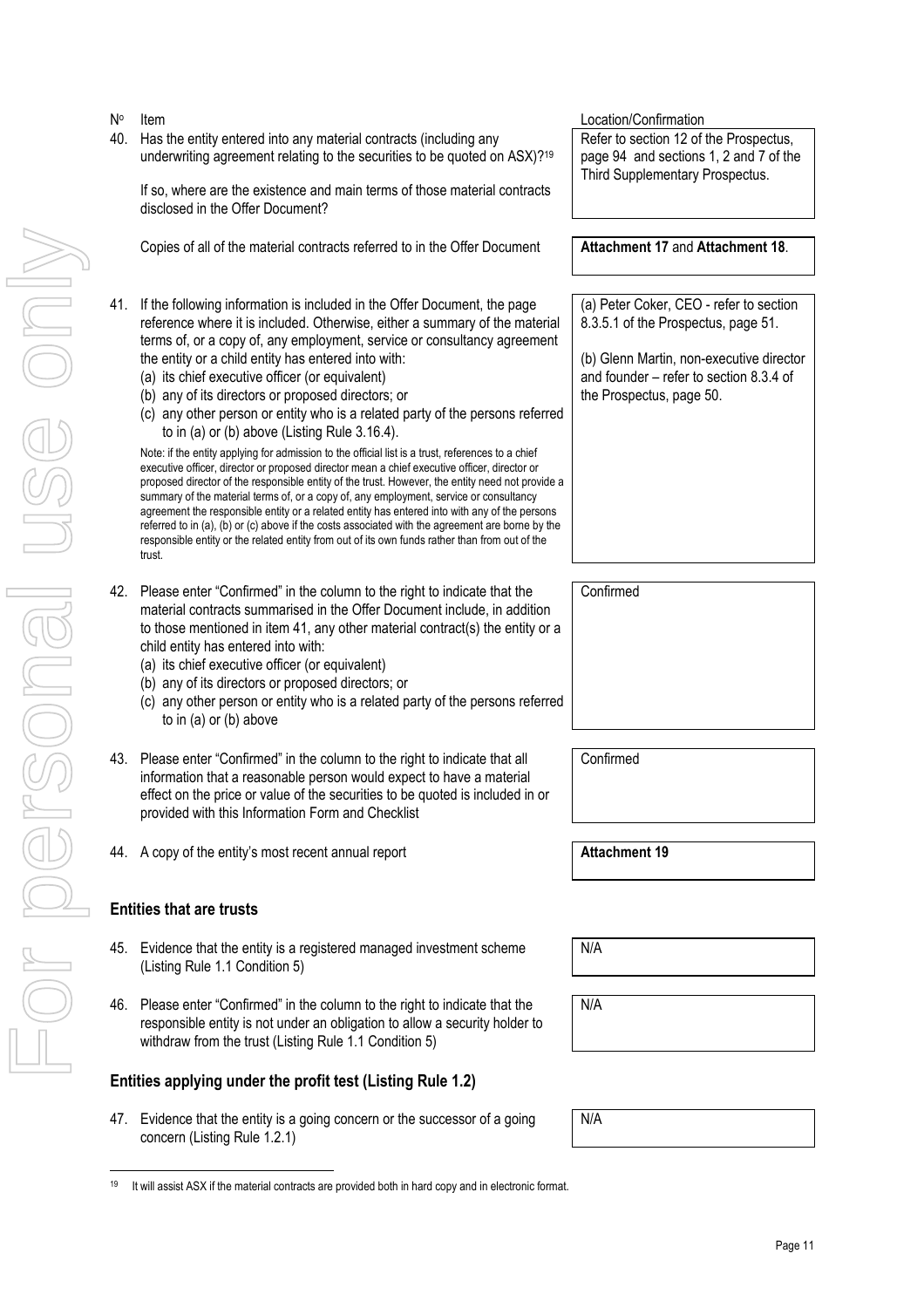### No

- 48. Evidence that the entity has been in the same main business activity for the last 3 full financial years (Listing Rule 1.2.2)
- 49. Audited accounts for the last 3 full financial years and audit reports (Listing Rule 1.2.3(a))
- 50. If last financial year ended more than 8 months before the date of this application, accounts for the last half year (or longer period if available) and audit report or review (Listing Rule 1.2.3(b))
- 51. A pro forma statement of financial position and review (Listing Rule 1.2.3(c))<sup>20</sup>
- 52. Evidence that the entity's aggregated profit from continuing operations for the last 3 full financial years has been at least \$1 million (Listing Rule 1.2.4)
- 53. Evidence that the entity's profit from continuing operations in the past 12 months to a date no more than 2 months before the date of this application has exceeded \$400,000 (Listing Rule 1.2.5)
- 54. A statement from all directors<sup>21</sup> confirming that they have made enquiries and nothing has come to their attention to suggest that the entity is not continuing to earn profit from continuing operations up to the date of the application (Listing Rule 1.2.5A)

## **Entities applying under the assets test (Listing Rule 1.3)**

- 55. Evidence that the entity:
	- (a) has, if the entity that is not an investment entity, net tangible assets of at least \$3 million (after deducting the costs of fund raising) or a market capitalisation of at least \$10 million; or
	- (b) has, if the entity that is an investment entity other than pooled development fund, net tangible assets of at least \$15 million; or
	- (c) is a pooled development fund with net tangible assets of at least \$2 million (Listing Rule 1.3.1 and 1.3.1A)
- 56. Evidence that:

- (a) at least half of the entity's total tangible assets (after raising any funds) is not cash or in a form readily convertible to cash;<sup>22</sup> or
- (b) there are commitments to spend at least half of the entity's cash and assets in a form readily convertible to cash (Listing Rule 1.3.2)

Item Location/Confirmation

N/A

N/A

N/A

N/A

N/A

N/A

N/A

Company is raising a minimum amount of A\$10 million and a maximum amount of A\$27 million under the Prospectus (as supplemented by the various supplementary prospectuses). On listing, this would give the Company a market cap of A\$80.11 million (if minimum raised) and A\$97.11 million (if maximum raised) based on the IPO price of the shares.

Refer to sources and use of proceeds in section 9.7 of the Prospectus on page 64 and section 8.5.5 of the Third Supplementary Prospectus .

<sup>&</sup>lt;sup>20</sup> Note: the review must be conducted by a registered company auditor (or if the entity is a foreign entity, an overseas equivalent of a registered company auditor) or independent accountant.

<sup>&</sup>lt;sup>21</sup> If the entity applying for admission to the official list is a trust, the statement should come from all directors of the responsible entity of the trust.

<sup>&</sup>lt;sup>22</sup> In deciding if an entity's total tangible assets are in a form readily convertible to cash, ASX would normally not treat inventories or receivables as readily convertible to cash.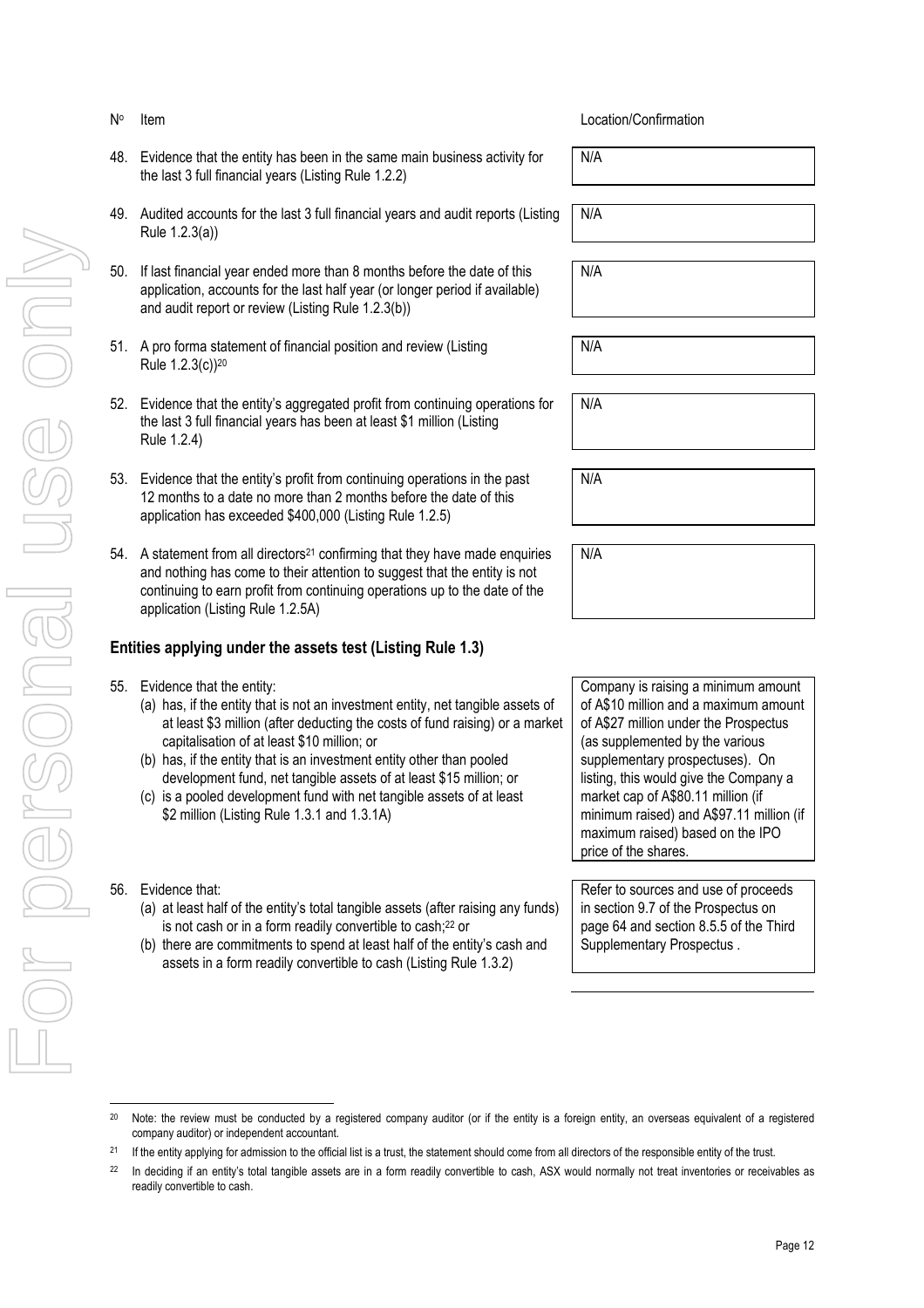| N°  | Item                                                                                                                                                                                                                                                                                                            | Location/Confirmation                                                                                                                      |
|-----|-----------------------------------------------------------------------------------------------------------------------------------------------------------------------------------------------------------------------------------------------------------------------------------------------------------------|--------------------------------------------------------------------------------------------------------------------------------------------|
| 57. | Is there a statement in the Offer Document that there is enough working<br>capital to carry out the entity's stated objectives.                                                                                                                                                                                 | Refer to section 13.5.33 of the<br>Prospectus, page 102 and section 8.5.4                                                                  |
|     | If so, where is it?                                                                                                                                                                                                                                                                                             | of the Third Supplementary Prospectus.                                                                                                     |
|     | If not, attach a statement by an independent expert confirming that the<br>entity has enough working capital to carry out its stated objectives (Listing<br>Rule 1.3.3(a))?                                                                                                                                     |                                                                                                                                            |
| 58. | Evidence that the entity's working capital is at least \$1.5 million or, if it is<br>not, that it would be at least \$1.5 million if the entity's budgeted revenue for<br>the first full financial year that ends after listing was included in the working<br>capital (Listing Rule 1.3.3(b))?23               | Minimum amount to be raised under<br>IPO (\$10 million) to be used for working<br>capital purposes to commercialise the<br>Martin Jetpack. |
|     | 59. Accounts for the last 3 full financial years (or shorter period if ASX agrees)<br>and the audit report or review or a statement that the accounts are not<br>audited or not reviewed (Listing Rule 1.3.5(a) first bullet point)                                                                             | 2014 - Attachment 19.<br>2013 - Attachment 20.<br>2012 - Attachment 21                                                                     |
| 60. | If last financial year ended more than 8 months before the date of this<br>application, accounts for the last half year (or longer period if available)<br>and the audit report or review or a statement that the half year accounts<br>not audited or not reviewed (Listing Rule 1.3.5(a) second bullet point) | N/A                                                                                                                                        |
|     | 61. A pro forma statement of financial position and review (Listing<br>Rule 1.3.5(c)) <sup>24</sup>                                                                                                                                                                                                             | Refer to section 8.5.2 of the Third<br>Supplementary Prospectus, page 18.                                                                  |
|     | <b>Entities with restricted securities</b>                                                                                                                                                                                                                                                                      |                                                                                                                                            |
|     | 62. A statement setting out a list of any person (either on their own or together<br>with associates) who has held a relevant interest in at least 10% of the<br>entity's voting securities at any time in the 12 months before the date of<br>this application                                                 | Attachment 22.                                                                                                                             |
| 63. | A completed ASX Restricted Securities Table <sup>25</sup>                                                                                                                                                                                                                                                       | To be provided as soon as possible.                                                                                                        |
|     | 64. Copies of all restriction agreements (Appendix 9A) entered into in relation<br>to restricted securities <sup>26</sup>                                                                                                                                                                                       | We will provide these to ASX as soon<br>as practicable in a separate volume.                                                               |
| 65. | Copies of all undertakings issued by any bank, recognised trustee or the<br>provider of registry services to the entity in relation to such restriction<br>agreements                                                                                                                                           | N/A                                                                                                                                        |
|     |                                                                                                                                                                                                                                                                                                                 |                                                                                                                                            |
| 23  | For mining exploration entities and oil and gas exploration entities, the amount must be available after allowing for the first full financial year's<br>hudgeted administration costs and the cost of acquiring plant, equipment, mining tenements and/or petroleum tenements. The cost of acquiring minin     |                                                                                                                                            |

<sup>&</sup>lt;sup>23</sup> For mining exploration entities and oil and gas exploration entities, the amount must be available after allowing for the first full financial year's budgeted administration costs and the cost of acquiring plant, equipment, mining tenements and/or petroleum tenements. The cost of acquiring mining tenements and/or petroleum tenements includes the cost of acquiring and exercising an option over them.

<sup>&</sup>lt;sup>24</sup> Note: the review must be conducted by a registered company auditor (or if the Entity is a foreign entity, an overseas equivalent of a registered company auditor) or independent accountant.

<sup>&</sup>lt;sup>25</sup> An electronic copy of the ASX Restricted Securities Table is available from the ASX Compliance Downloads page on ASX's website.

<sup>&</sup>lt;sup>26</sup> Note: ASX will advise which restricted securities are required to be escrowed under Listing Rule 9.1.3 as part of the admission and quotation decision. If properly completed restriction agreements and related undertakings have not been provided for all such securities advised by ASX, that will need to be rectified prior to admission occurring and quotation commencing.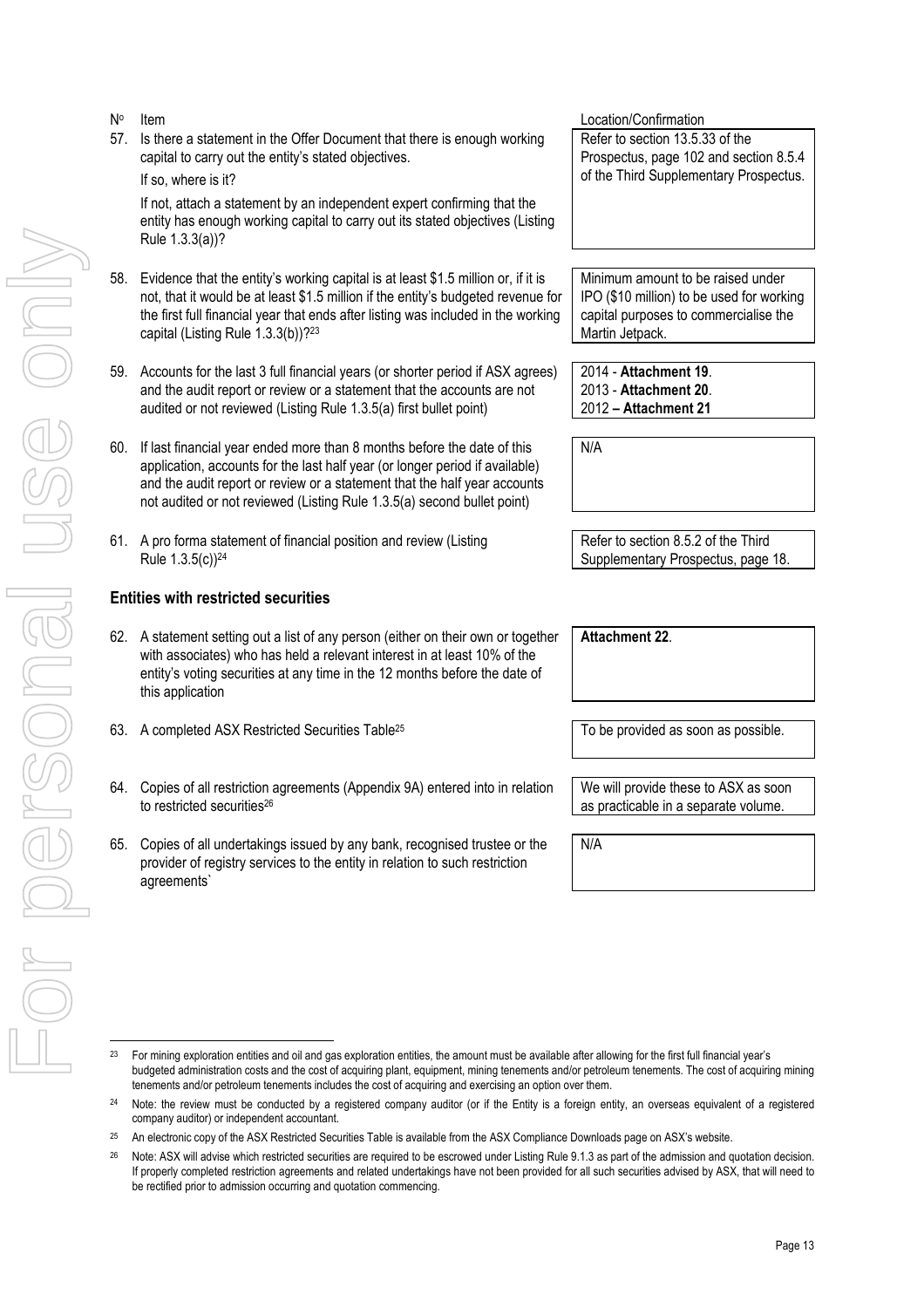## **Entities (other than mining exploration entities and oil and gas exploration entities) with classified assets**<sup>27</sup>

66. Within the 2 years preceding the date of the entity's application for admission to the official list, has the entity acquired, or entered into an agreement to acquire, a classified asset?

If so, where in the Offer Document does it disclose:

- the date of the acquisition or agreement;
- full details of the classified asset, including any title particulars;
- the name of the vendor:
- if the vendor was not the beneficial owner of the classified asset at the date of the acquisition or agreement, the name of the beneficial owner(s);
- details of the relationship between the vendor (or, if the vendor was not the beneficial owner of the tenement at the date of the acquisition or agreement, between the beneficial owner(s)) and the entity or any related party or promoter of the entity; and
- details of the purchase price paid or payable and all other consideration (whether legally enforceable or not) passing directly or indirectly to the vendor.

Is the vendor (or, if the vendor was not the beneficial owner of the classified asset at the date of the acquisition or agreement, is any of the beneficial owner(s)) a related party or promoter of the entity?

If so, please enter "Confirmed" in the column to the right to indicate that the consideration paid by the entity for the classified asset was solely restricted securities, save to the extent it involved the reimbursement of expenditure incurred in developing the classified asset28 or the entity was not required to apply the restrictions in Appendix 9B under Listing Rule 9.1.3 (Listing Rule 1.1 Condition 10)

Please also provide a copy of the agreement(s) relating to the acquisition entered into by the entity and any expert's report or valuation obtained by the entity in relation to the acquisition

## **Mining entities**

67. A completed Appendix 1A Information Form and Checklist Annexure I (Mining Entities)<sup>29</sup>

| N/A |  |  |  |
|-----|--|--|--|
|     |  |  |  |
|     |  |  |  |
|     |  |  |  |
|     |  |  |  |
|     |  |  |  |
|     |  |  |  |
|     |  |  |  |
|     |  |  |  |
|     |  |  |  |

| N/A |
|-----|
|     |
|     |
|     |
|     |
|     |

N/A

N/A

- <sup>27</sup> A "classified asset" is defined in Listing Rule 19.12 as:
	- (a) an interest in a mining exploration area or oil and gas exploration area or similar tenement or interest;
	- (b) an interest in intangible property that is substantially speculative or unproven, or has not been profitably exploited for at least three years, and which entitles the entity to develop, manufacture, market or distribute the property;
	- (c) an interest in an asset which, in ASX's opinion, cannot readily be valued; or
	- (d) an interest in an entity the substantial proportion of whose assets (held directly, or through a controlled entity) is property of the type referred to in paragraphs (a), (b) and (c) above.
- <sup>28</sup> ASX may require evidence to support expenditure claims.
- <sup>29</sup> An electronic copy of Appendix 1A Information Form and Checklist Annexure I (Mining Entities) is available from the ASX Compliance Downloads page on ASX's website.

Item Location/Confirmation